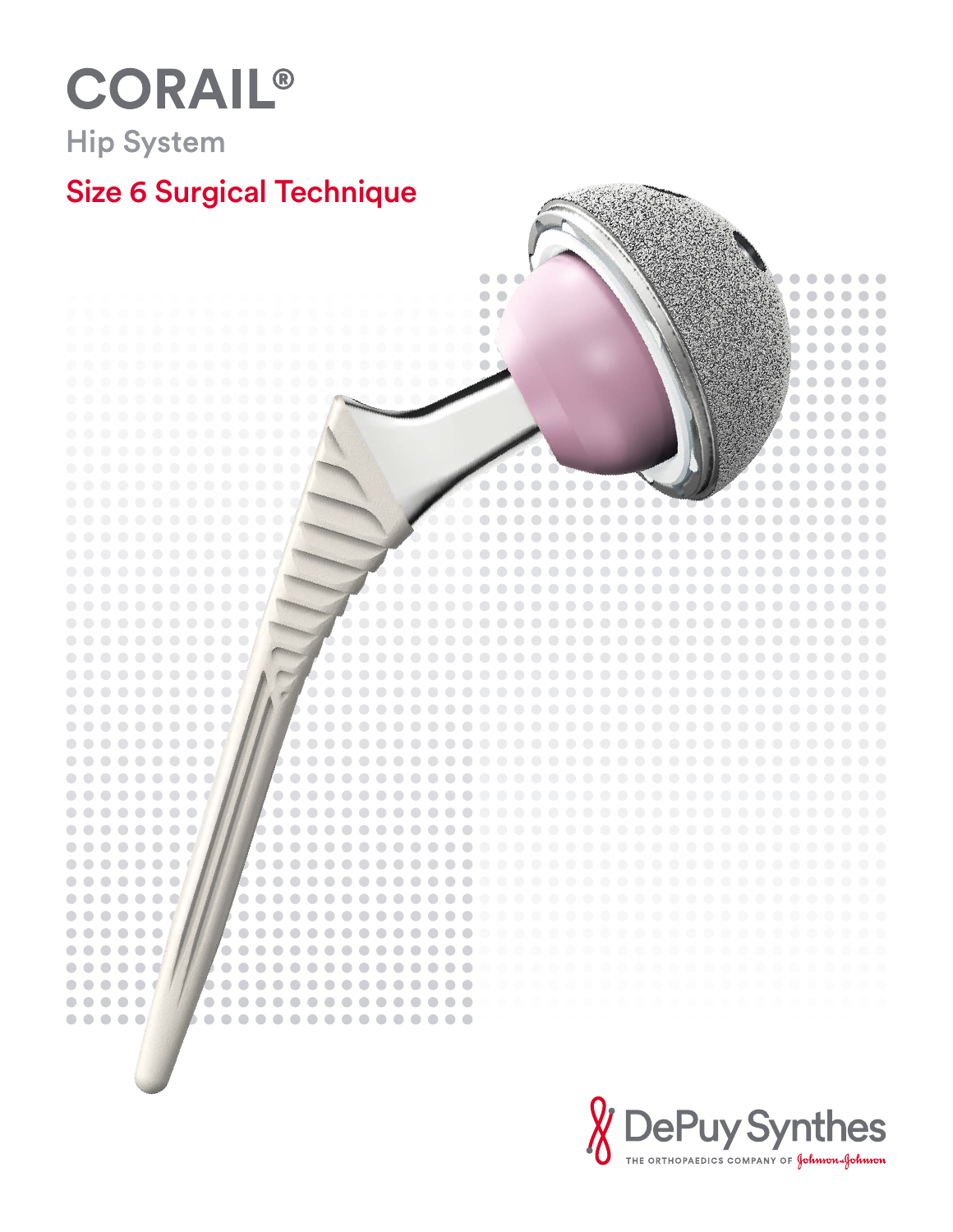### Table of Contents

| <b>Surgical Technique</b>   | Introduction                                      | 4              |
|-----------------------------|---------------------------------------------------|----------------|
|                             | Pre-Operative Planning and Femoral Neck Resection | 5              |
|                             | Femoral Canal Preparation                         | 6              |
|                             | <b>Trial Reduction</b>                            | $\overline{7}$ |
|                             | Introduction of the Femoral Stem                  | 8              |
|                             | Femoral Head Impaction                            | 9              |
| <b>Ordering Information</b> | Implants                                          | 10             |
|                             | Instrumentation                                   | 11             |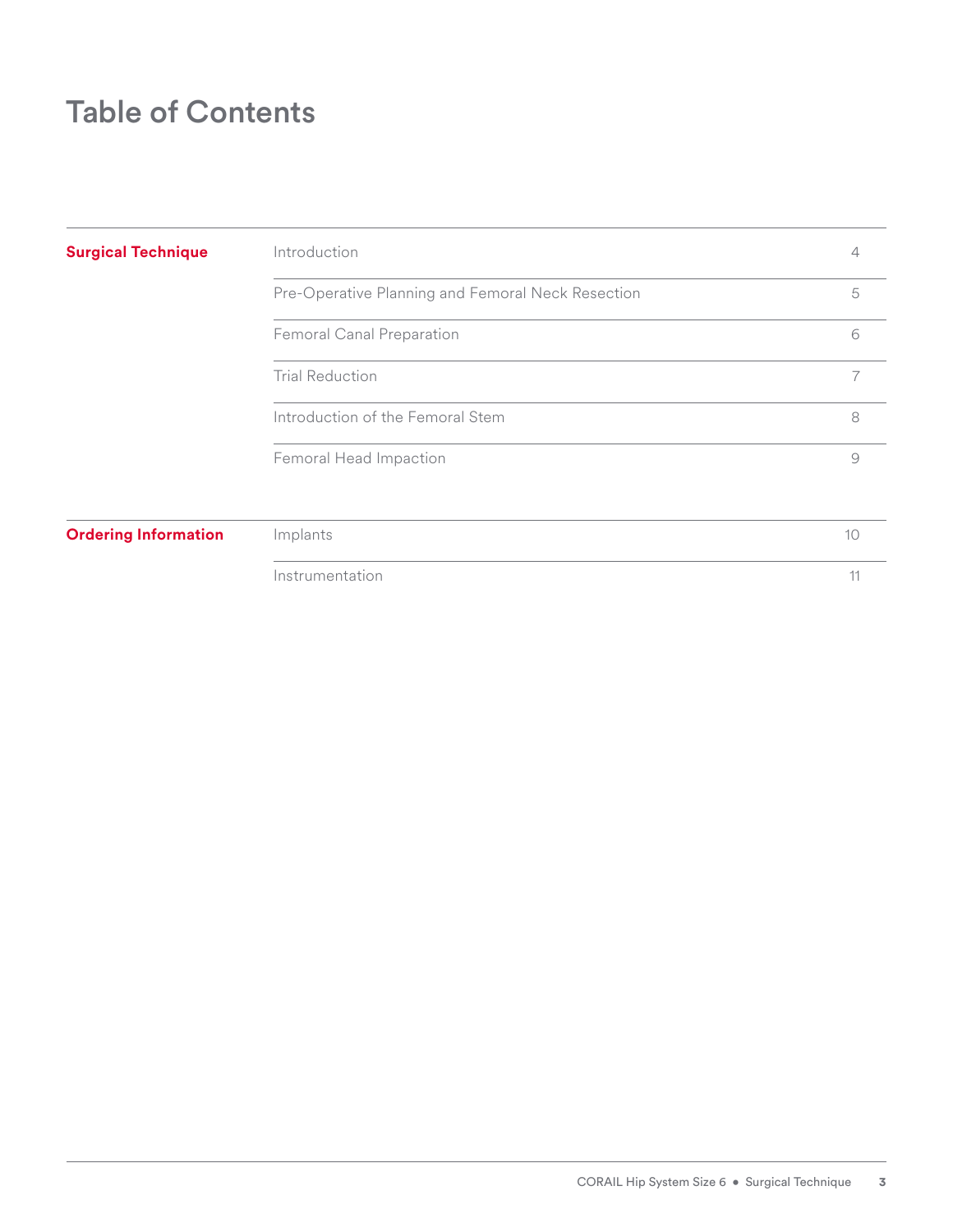### Surgical Technique Introduction

The CORAIL® Hip System includes the size 6 implant.

• The stem K6S is the reduced form of the standard collarless CORAIL AMT Stem

The stem features the ARTICUL/EZE® Mini Taper, characterized by a thin antero-posterior dimension, a polished surface and a 12/14 mini-taper.

**▲ Warning:** The size 6 CORAIL Stem is not recommended for patients weighing more than 130 lbs.<sup>1</sup>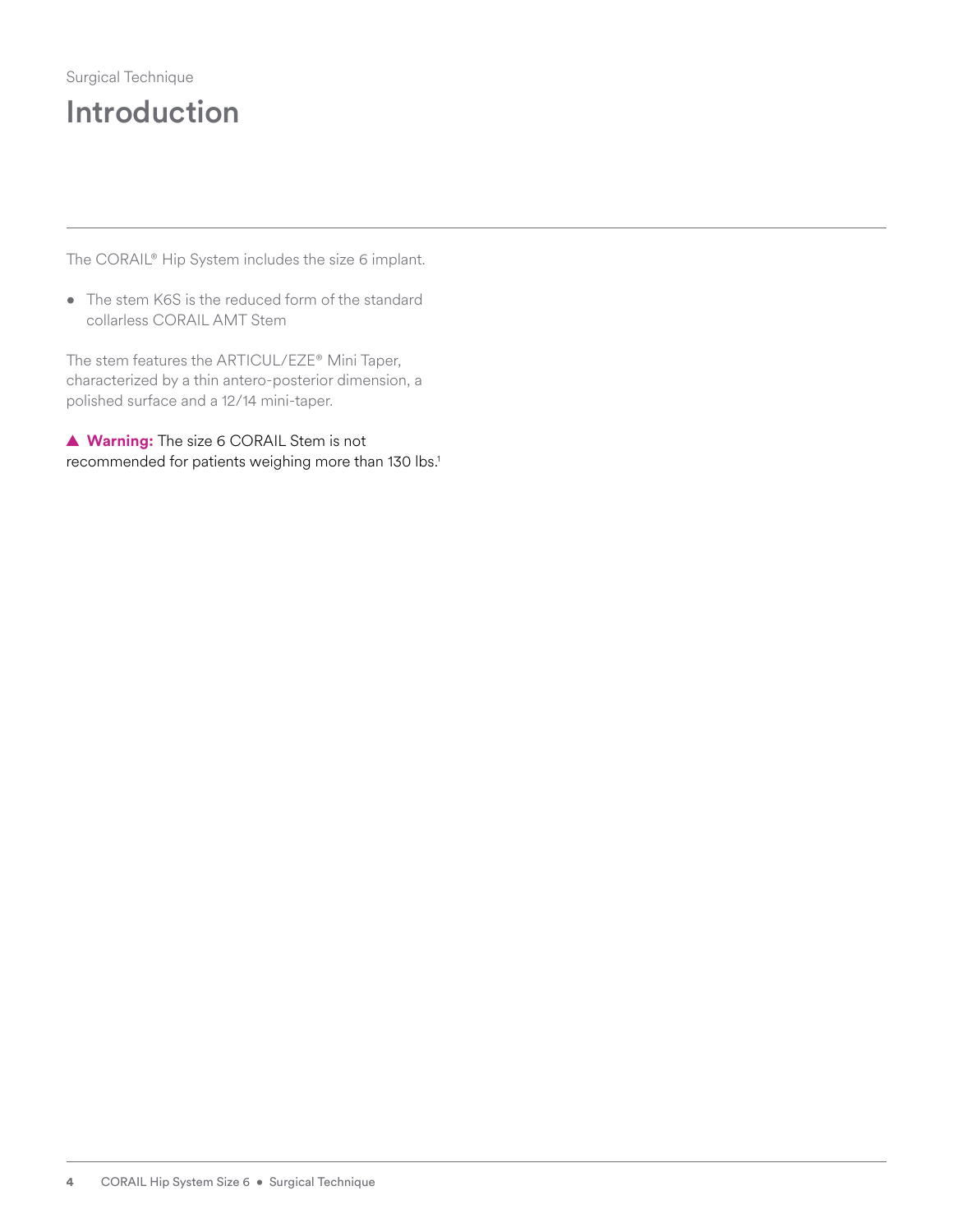#### Surgical Technique

## Pre-Operative Planning and Femoral Neck Resection

X-ray templates are used during the pre-operative planning to define the femoral neck cutting plane, the degree of lateralization and the positioning of the cup inside the native acetabular cavity.

Following exposure of the proximal femur, the first cut is made higher than the one planned, in order to remove the femoral head.

The second cut for the size K6S, will be a 45° angle cut (Fig. 1).

The axis of the femoral cavity can then be confirmed using a curette.



Pre-operative X-ray



**Figure 1.**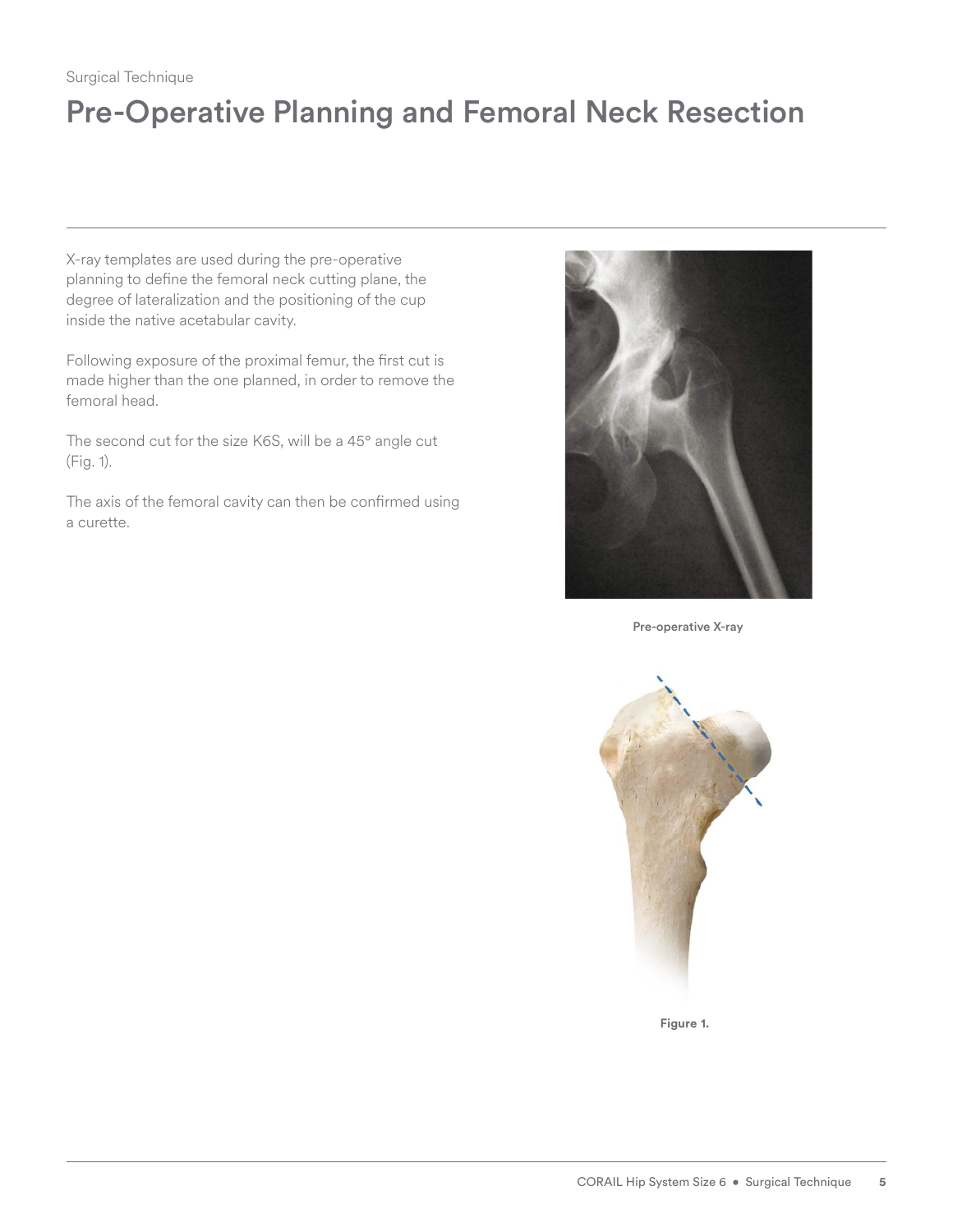## Femoral Canal Preparation

The femoral cavity is prepared using the single monobloc broach (Fig. 2).

The broach is inserted firmly down to the level of the cutting plane.



**Figure 2.**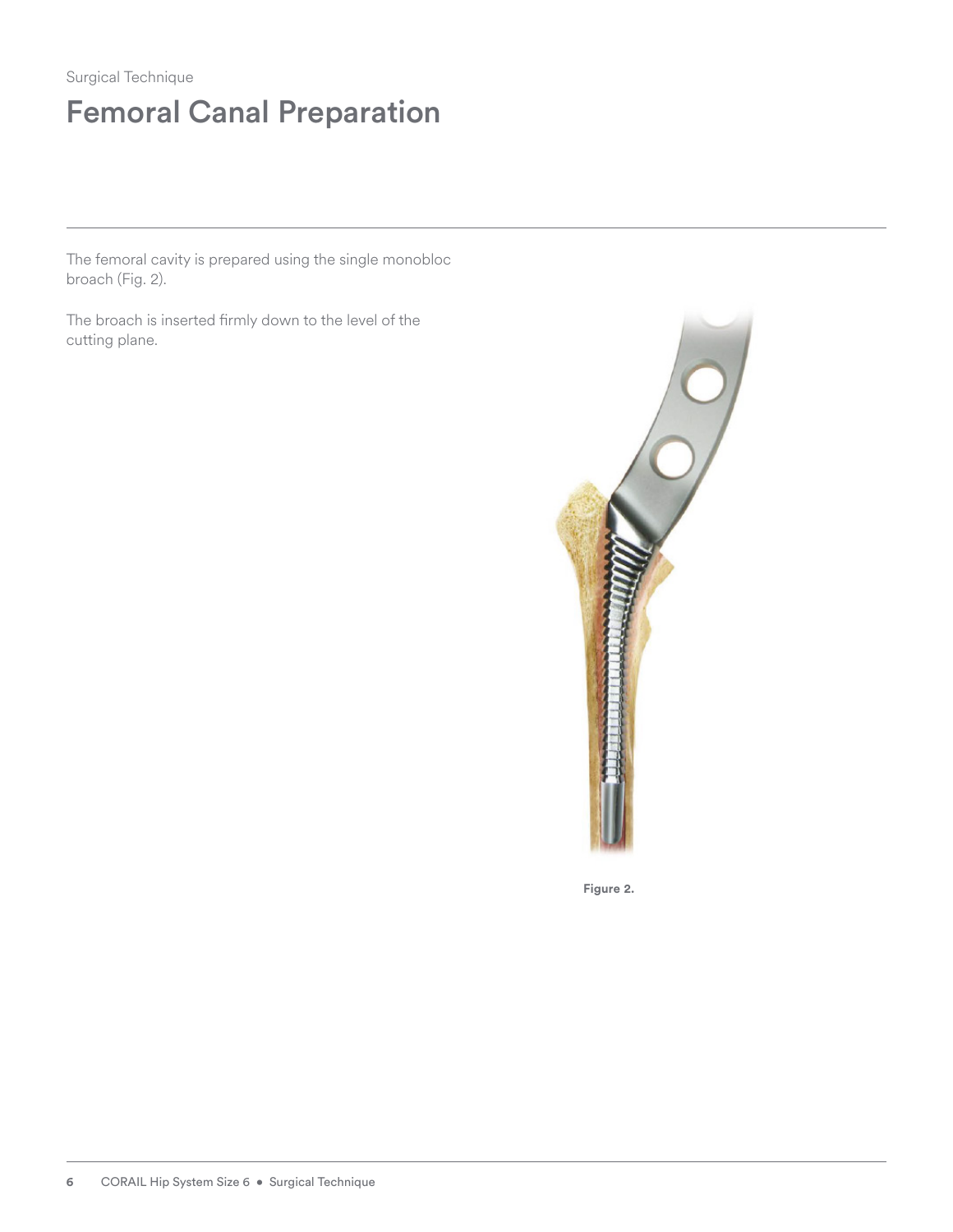### Surgical Technique Trial Reduction

The trial stem is introduced to the prepared cavity (Fig. 3).

Joint mobility and stability tests can be carried out using trial heads.



**Figure 3.**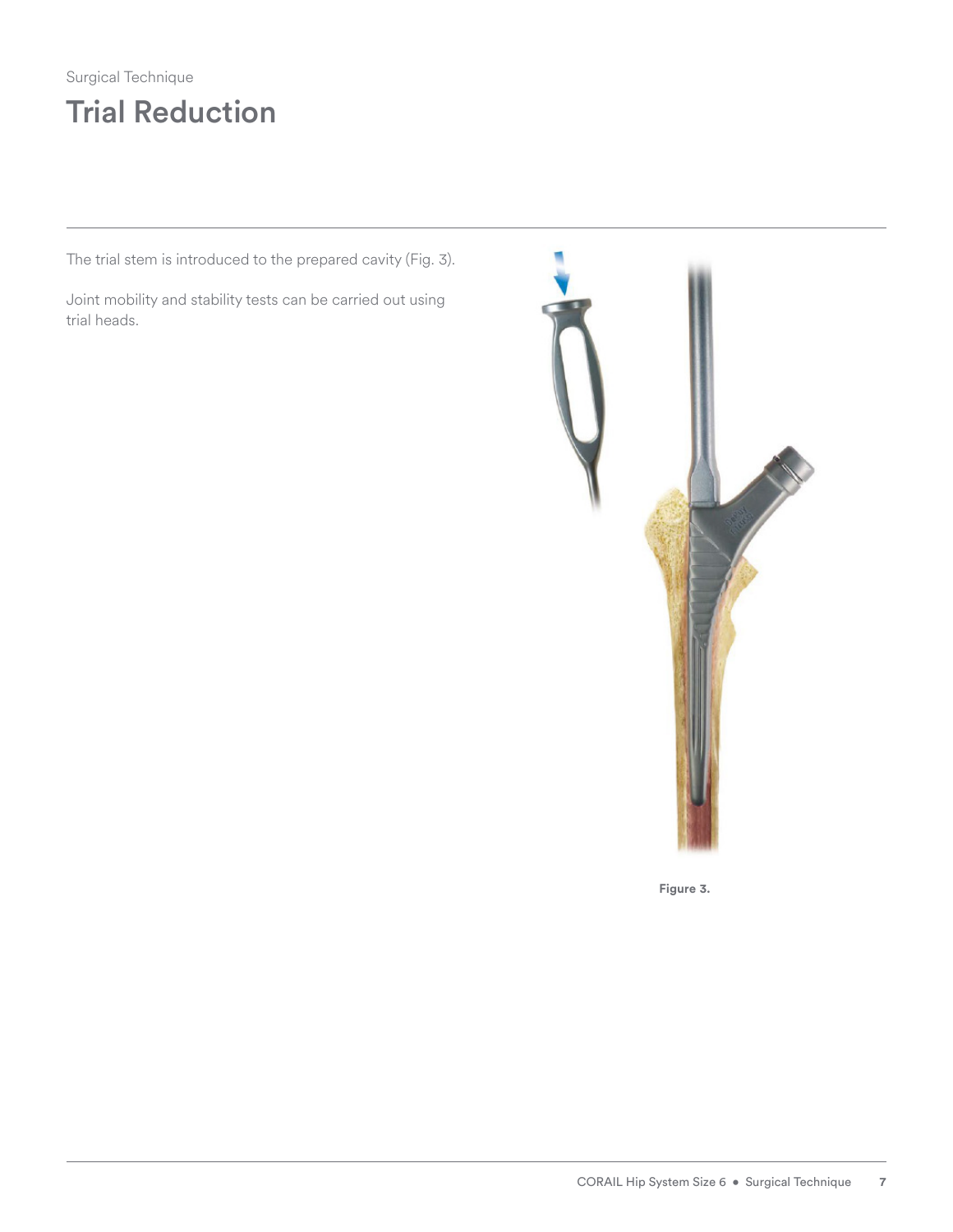### Surgical Technique Introduction of the Femoral Stem

The stem is introduced by hand first (Fig. 4) and then impacted until the superior edge of the HA coated surface is flush with the resected surface.

A trial reduction can be done if necessary.



**Figure 4.**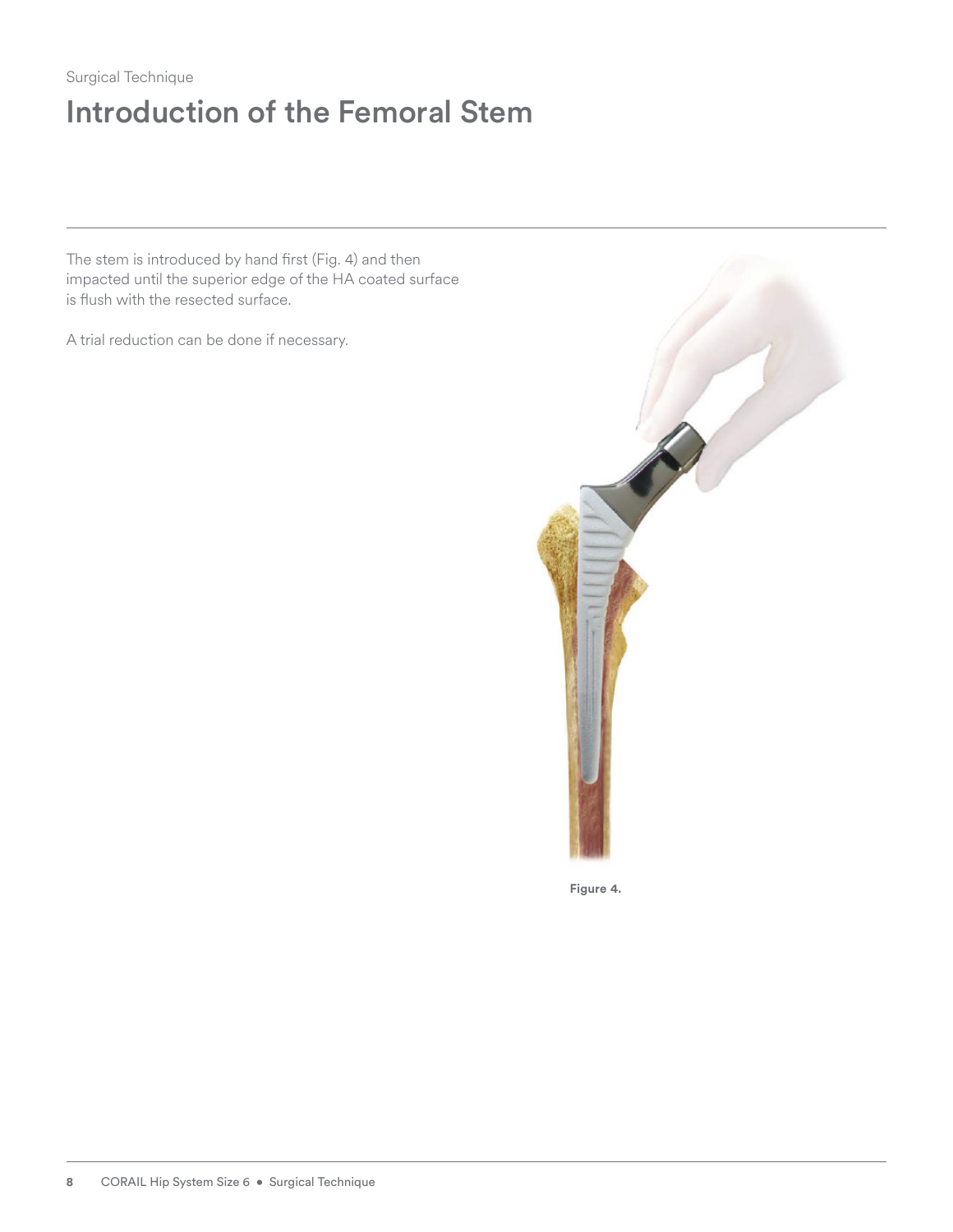### Surgical Technique Femoral Head Impaction

Clean the stem taper carefully to remove any particulate debris. Place the femoral head onto the taper and impact with moderate blows using the head impactor (Fig. 5).

Ensure bearing surfaces are clean, and finally reduce the hip.

**▲ Warning:** Do not exceed 13mm of offset with the femoral head.



**Figure 5.**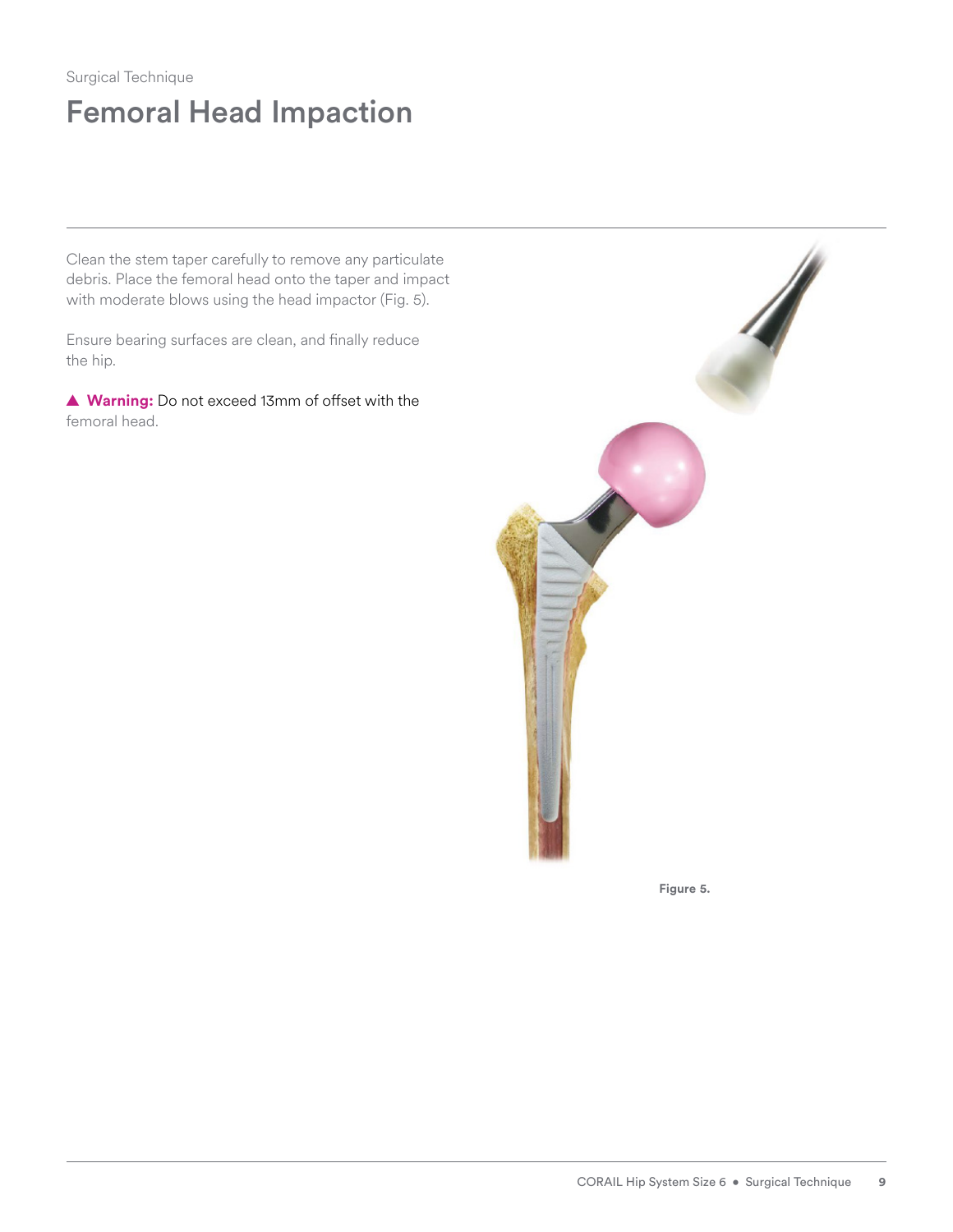## Implants

The length of the stems mentioned below refers to the distance between the tip of the lateral shoulder and the distal tip.

#### **CORAIL AMT Size 6 Stem**

| <b>Size</b>        | <b>Stem Length</b> | <b>Offset</b><br>(mm, B) | <b>Stem Shaft</b><br>Angle (C) |
|--------------------|--------------------|--------------------------|--------------------------------|
|                    |                    |                          |                                |
| L <sub>20106</sub> | K6S                |                          |                                |

■ **Note:** All measurements are based on a 28 mm +5.0 ARTICUL/EZE Head, which is the middle length of nonskirted femoral heads.

6S 110 30.8 135°

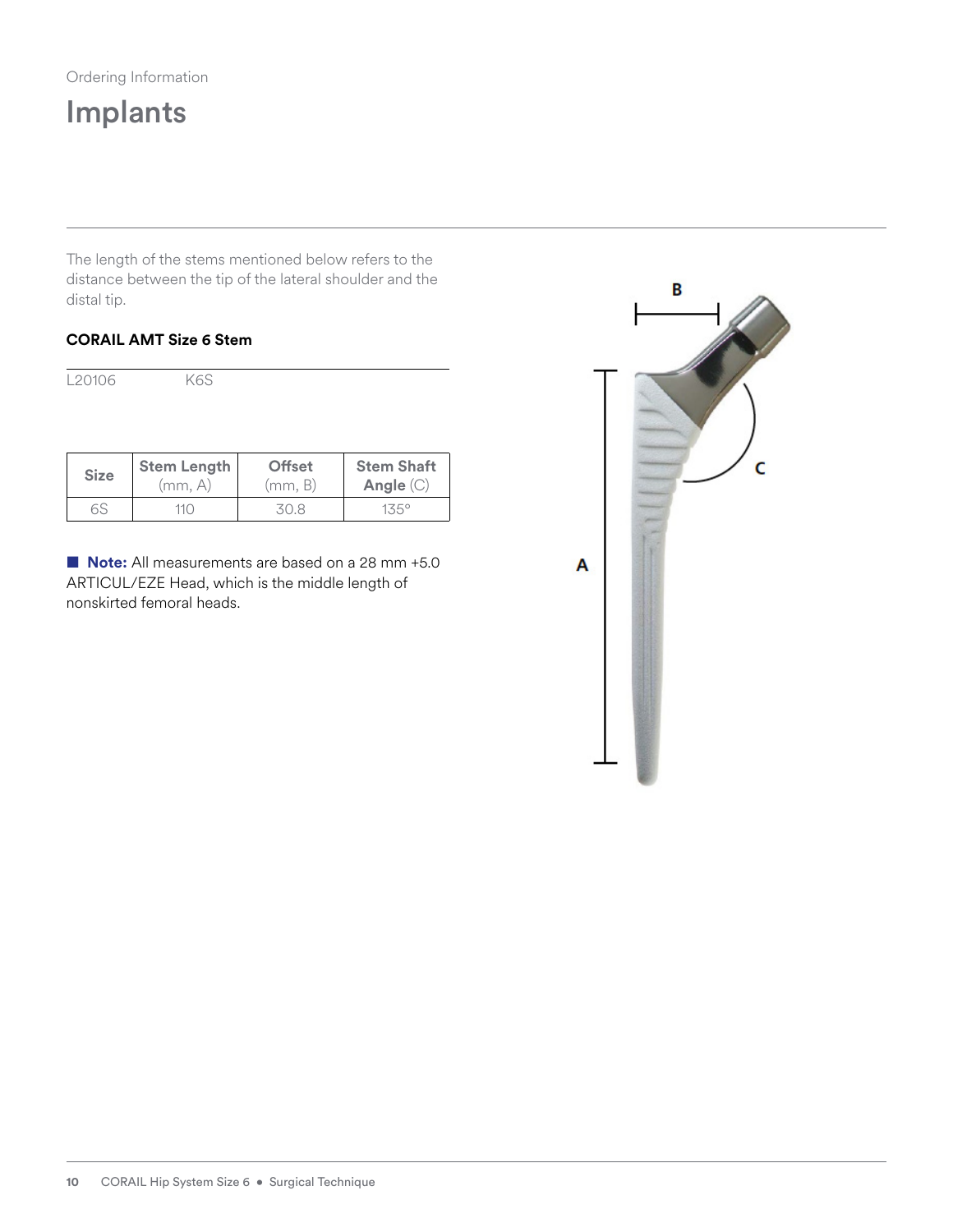### Ordering Information

## Instrumentation

| L20462             | Trial stem K6S                             |  |
|--------------------|--------------------------------------------|--|
| L20461             | Monobloc broach for stem K6S               |  |
| L20464             | CORAIL <sup>®</sup> Size 6 tray            |  |
| L <sub>20465</sub> | CORAIL <sup>®</sup> Size 6 tray cover      |  |
|                    | 2665-03-500 CORAIL® Size 6 x-ray templates |  |